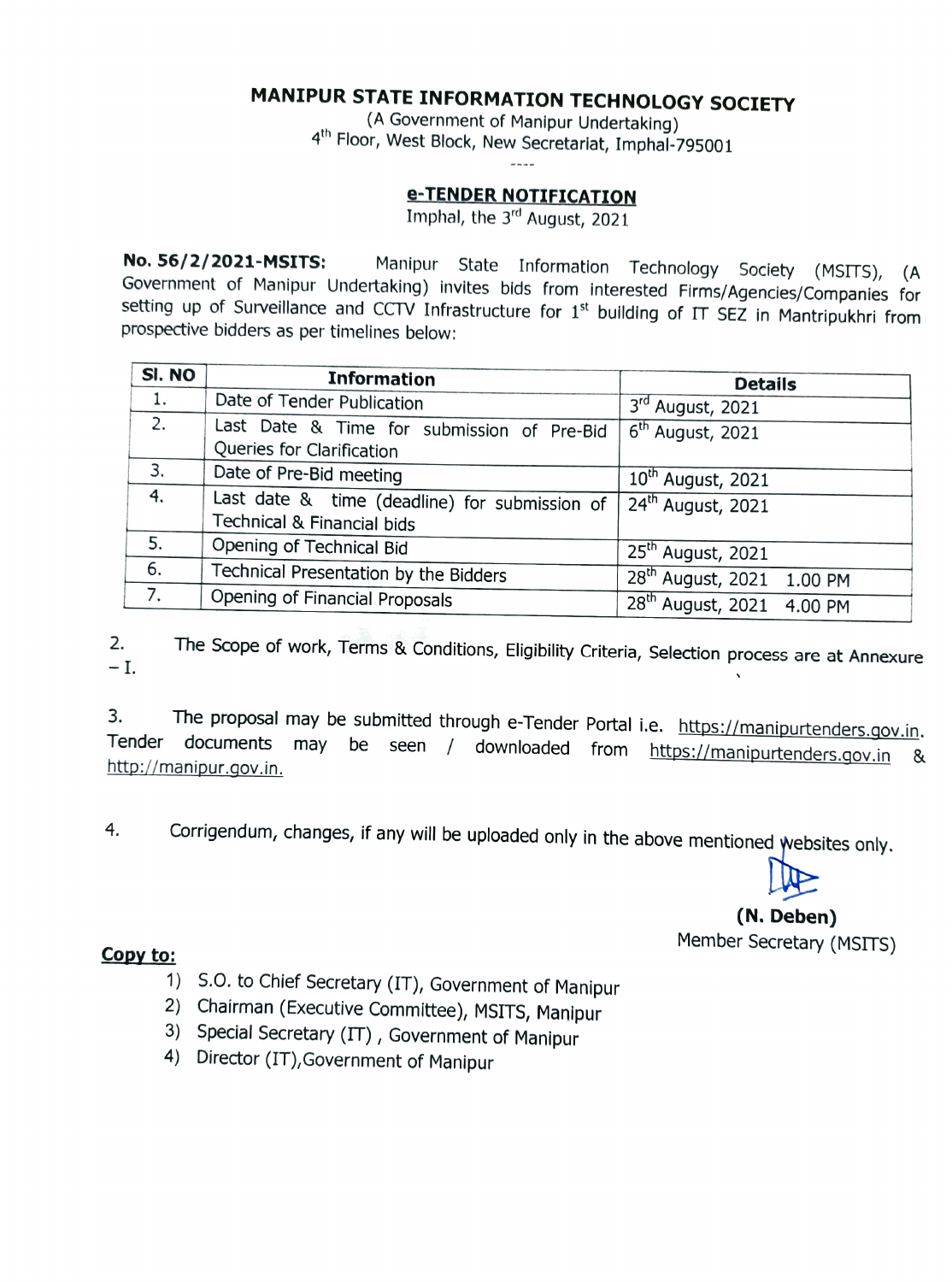#### **1. Overview**

IT Special Economic Zone (IT SEZ), Manipur aims to achieve the following objectives:

- a) Encouraging the domestic IT industry to set up units for software and product development
- b) Encouraging IT MNCs to set up shop in the State
- c) Encouraging entrepreneurs from the State to venture into the IT/ITES sector
- d) Encouraging trade with neighbouring countries in areas of software development and content creation
- e) Giving rise to associated trade with DTA to serve the IT SEZ
- f) Creating of large-scale employment opportunities for local youth

DIT in its pursuit of establishing IT/ITES Industry in Manipur, has set up an IT SEZ on a contiguous land measuring 27-acre adjacent to the IT Park located at Mantripukhri. IT SEZ envisages the development of a built-up area of 13.6 lakh sq. ft. which is divided into Processing Zone area of 8.8 lakh sq. ft. and Non-Processing area of 4.8 lakh sq. ft. The expected number of direct employment is about 11000 and the indirect employment to be generated by the IT SEZ is about 33000.

PWD was earlier entrusted with the construction of Building 1 in the Processing Zone of the IT SEZ. About 80% of the works has been completed and the Building is nearing completion. In the meanwhile, the Government of Manipur had decided to hand over all balance works of the IT SEZ Building-I, which was earlier taken up by the PWD to the Manipur Police Housing Corporation Limited (MPHC). Accordingly, tender for the balance works of the IT SEZ Building-I, was floated by Manipur Police Housing Corporation Limited (MPHC) for selection of implementing agency and it is at the Work Order issuing stage.

IT Department/MSITS proposes to Install & Commission Surveillance System incorporating the latest technologies as the above mentioned IT SEZ Building-I for the processing zone at Mantripukhri and the same has to be done in co-ordination with the Civil Works so that there will no breakages in the future for setting up surveillance system and CCTV Cameras.

Bids are therefore invited from reputed Agencies for setting up, operation and maintenance of a surveillance system and CCTV for a period of 3 years.

#### **2. Scope of Work**

(a) Scope of Work of the selected bidder shall include design, supply, installation and commission of CCTV surveillance system for the proposed IT SEZ  $1<sup>st</sup>$  Building at Mantripukhri.

The design drawing of the First floor is placed below. The drawing below is purely for the purpose of general knowledge of the Bidder. Bidder is required to visit the site for proper planning and execution.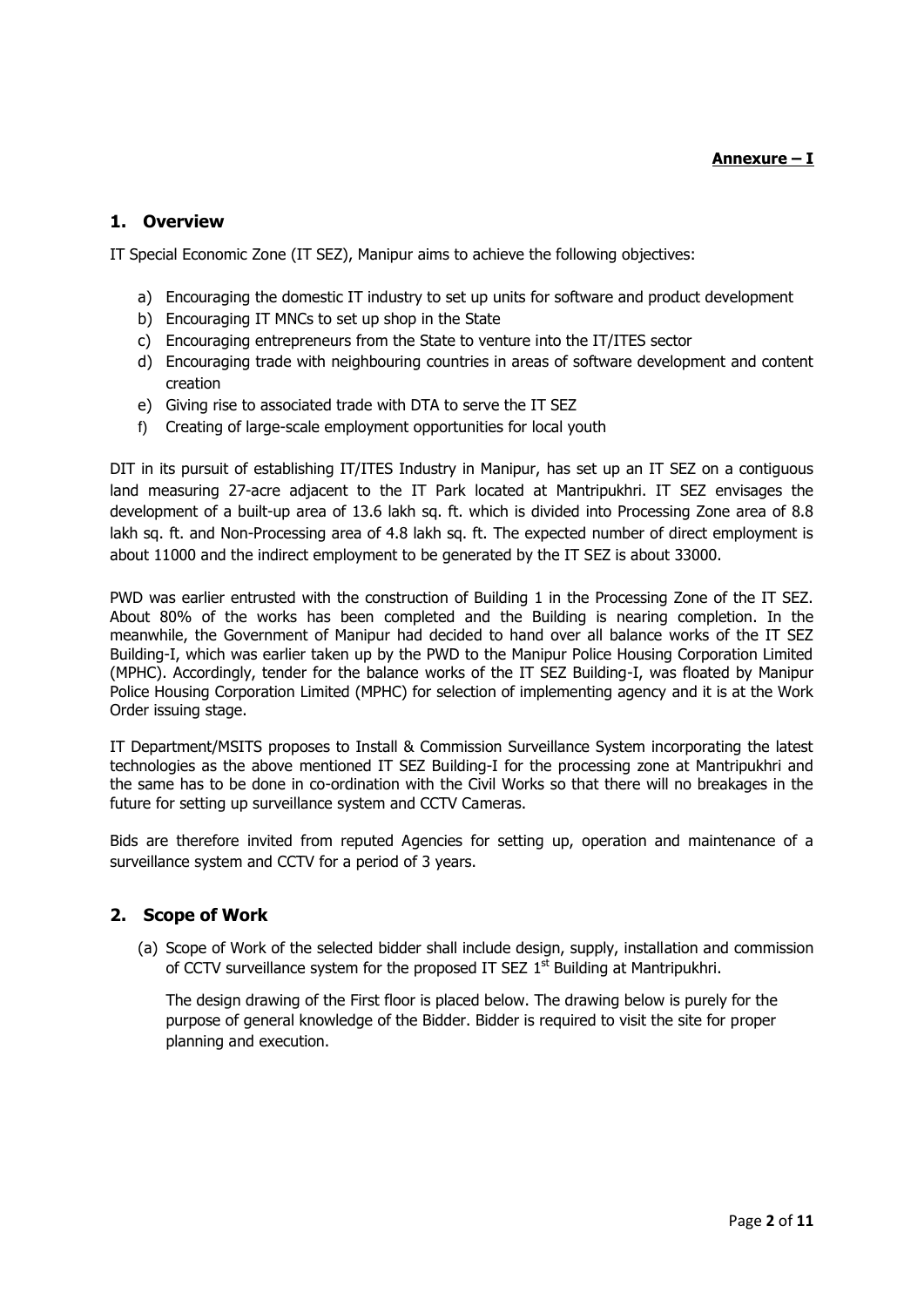

- (b) The Selected bidder shall supply, install, commission, operate and maintain all the components mentioned in the Bill of Quantity (BoQ) for a period of 3 (three) years from the date of Go-Live.
- (c) Interested bidders may visit the proposed site for survey before submitting their proposal.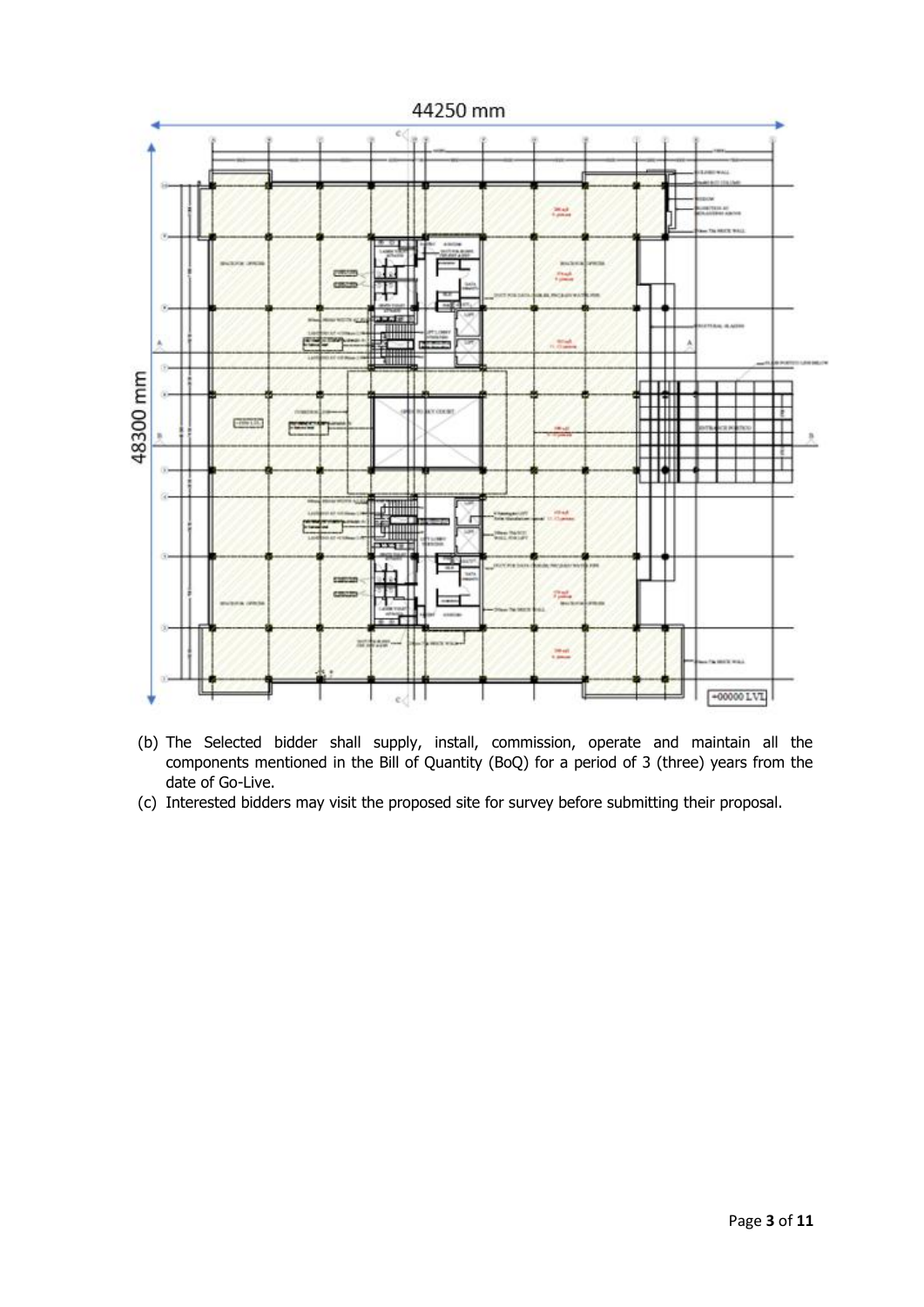

Proposed Typical Floor Camera Points (indicated in RED Dots)

- (d) The bidder is expected to provide Operation & Maintenance (O&M) activities for a period of 3 years to enable a minimum of 99% uptime (per quarter) of the CCTV cameras. Any planned downtime should be informed in advance to allow for contingency measures i.e. at least 48 hrs prior to plan outage(s).
- (e) The bidder shall set-up a NOC Room which shall be functional 24\*7 and should be manned by appropriate technical personnel.
- (f) The bidder shall perform necessary network expansion activities as required by MSITS with equipment provided by MSITS at no extra cost.
- (g) The bidder shall add/remove CCTV cameras as necessary, and the works shall be performed at no extra cost. MSITS shall provide required materials for the works.
- (h) Further, the bidder shall perform any tasks with respect to CCTV in the premises as directed by MSITS including security related activities as and when necessary as per desired lead time and at no additional cost during the O&M period of 3 years.
- (i) An appropriate Service Level Agreement (SLA) shall be signed between the successful bidder and MSITS after 7 days of allotment of Work Order by MSITS.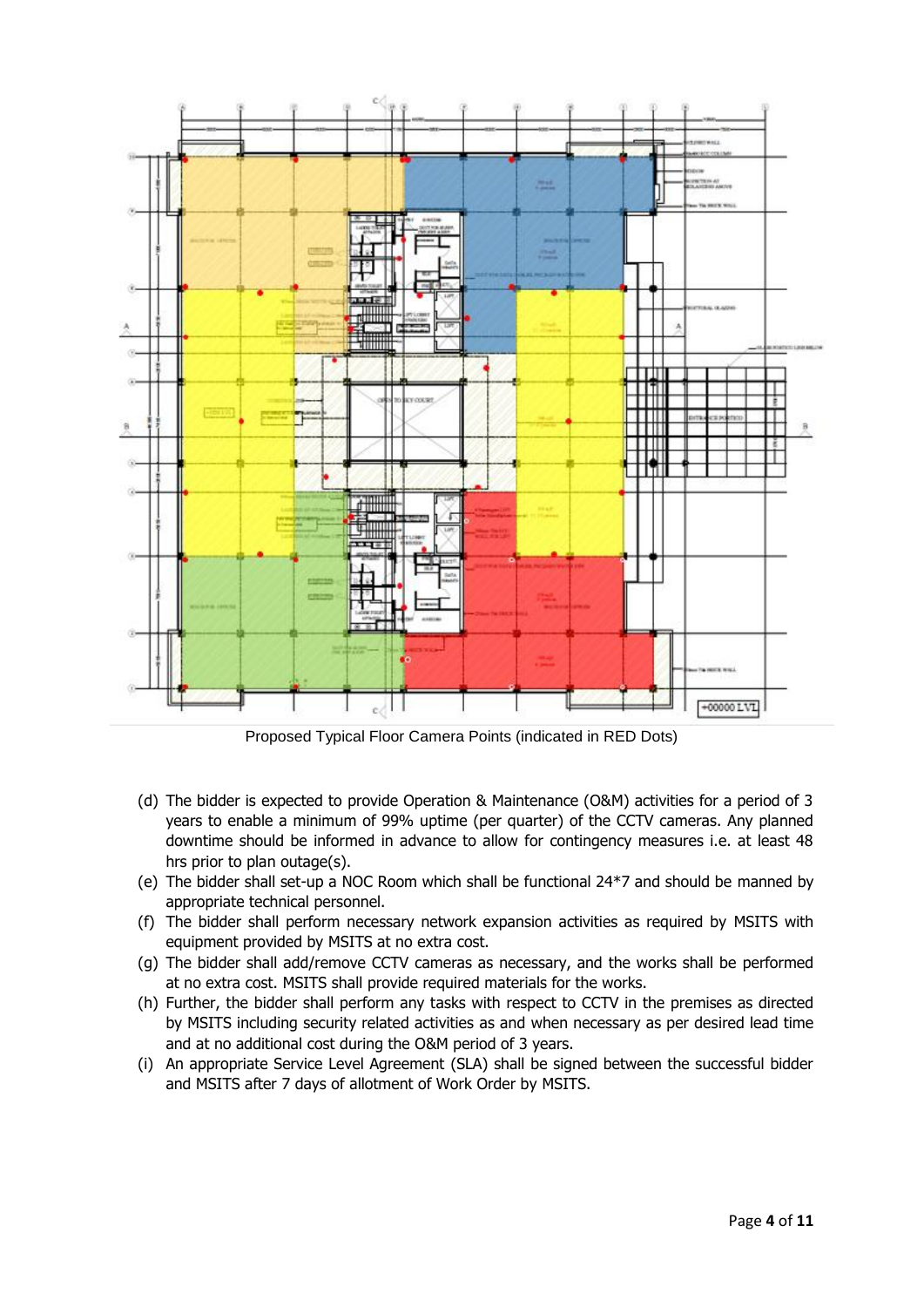- 3. Bidder Qualification Criteria:
	- i. The bidder must have office in Imphal or should be ready to setup office in Imphal.
	- ii. The bidder should be a registered firm/ MSME or registered company under Companies Act.
	- iii. The bidder should have an experience of at least 3 years as on  $31<sup>st</sup>$  March' 2021 in IT related projects.
	- iv. The bidder should never have been blacklisted/barred/disqualified by regulator/statutory body or any PSU.
	- v. The bidder must have a valid GST registration Certificate.
	- vi. The bidder should have a minimum of turnover of 1 Crore in any last 3 (three) financial years (FY 2018-19, 2019-20, 2020-21)
	- vii. The bidder should have experience in successful implementation of at least 1 (one) project with at least a combination of 50 CCTV nodes.
- viii. The responding firm shall not be under a declaration of ineligibility for corrupt or fraudulent practices.

#### **4. Term and Conditions of Bid**

- i. The bidder should furnish Tender Fee of Rs. 10,000/- (Rupees Ten Thousand only) along with the bid. Tender fee should be submitted in the form of Bank Draft/Banker's Cheque of any Scheduled Bank drawn in favour of 'Member Secretary, Manipur State IT Society' payable at Imphal only.
- ii. The bidder should furnish Earnest Money Deposit (EMD) of Rs. 1,00,000/- (Rupees One lakh only) along with the bid. EMD should be submitted in the form of Bank Guarantee /Draft/Bankers Cheque from any Scheduled Bank drawn in favour of 'Member Secretary (MSITS), payable at Imphal only.
- iii. The Bid will be inclusive of On-site Comprehensive Maintenance Cost of 3 years from the date of commissioning. Annual On-Site Comprehensive Maintenance Cost is to be indicated separately for extension after third year if necessary.
- iv. The successful bidder will deposit Bank Guarantee of  $3%$  of project implementation cost as performance security valid till 90 Days beyond completion of project and will be forfeited in case of failure to execute the Project. The Bank Guarantee is to be submitted within 15 days from the date of issue of Work Order.
- v. The Project should be completed within 2 months from the date of issue of work order.
- vi. MSITS reserves the right to accept or reject any Tender/ all the tender(s) in full or in part, without assigning any reason whatsoever. MSITS also reserves the right to call for additional information from the Bidder(s).
- vii. 70% of total project cost will be paid within 60 days of completion of setting up of Surveillance and CCTV Infrastructure; remaining 30% would be paid in 3 instalments every 12 months after completion of support and maintenance period of 1 year from the date of completion of project (i.e. 10% per instalment).
- viii. The successful bidder will co-ordinate with the other stakeholders / Agencies and MSITS, Manipur for setting up of Surveillance and CCTV Infrastructure.
- ix. The successful bidder will not seek escalation in the rates quoted during the contract period.
- x. MSITS reserves the right to abandon or terminate the contract at any time without assigning any reason and it can stipulate any additional term and condition at any time during the currency of the contract.
- xi. A copy of these terms and conditions duly signed by the bidder in token of having understood and agreed to the same should be attached along with the Quotation.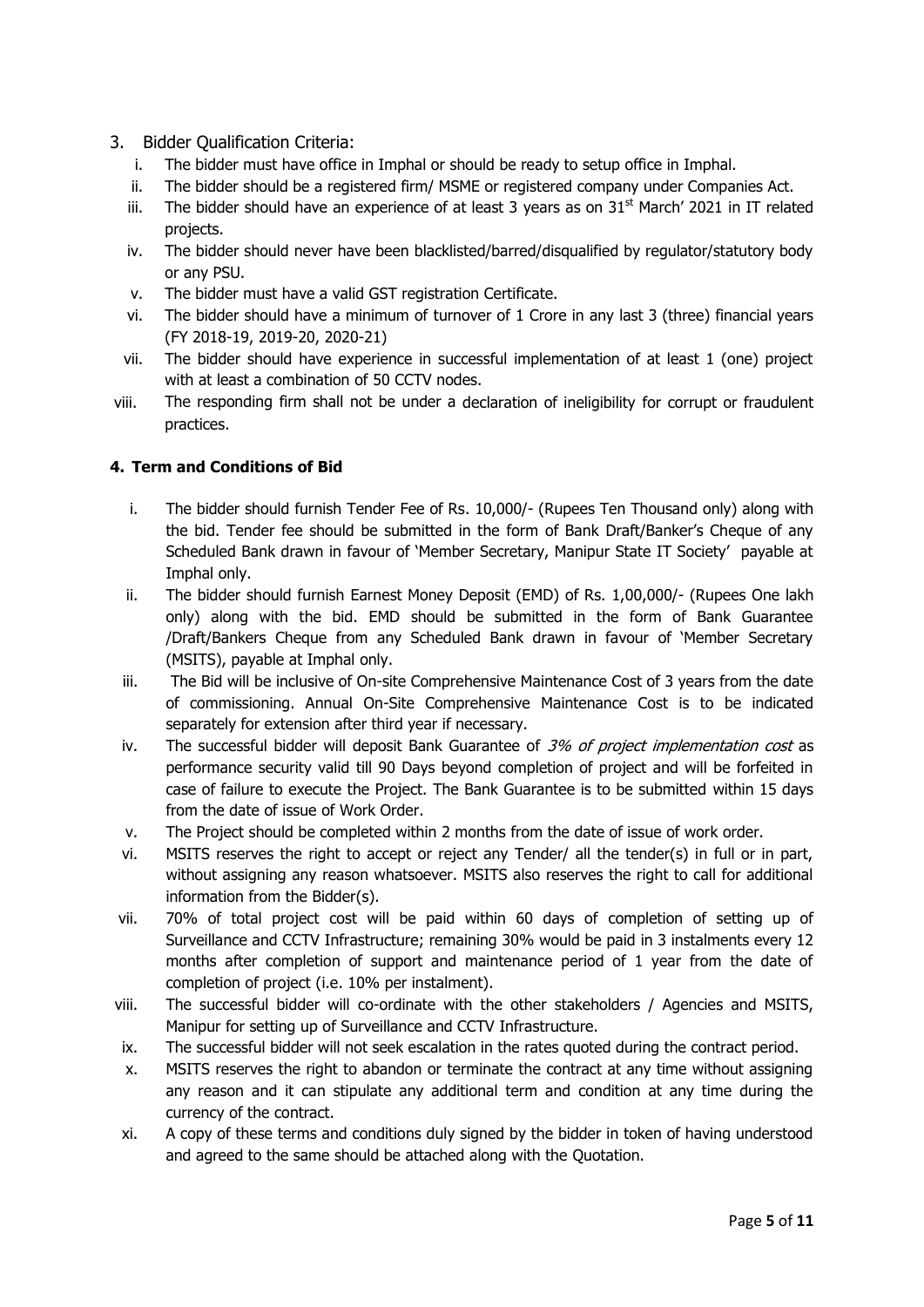- xii. The Quotations will be opened in the presence of the representatives of the bidders who may wish to be present.
- xiii. The bidding process is stipulated in the tender document clearly. In case of any clarifications about bidding process/eligibility criteria the bidders may seek clarification by contacting MSITS, Imphal or sending an email to Martha.khuman@nic.in per the tender notice.
- xiv. On completion of the project, implementation agency should submit following document:
	- Completion/Closure report
	- CCTV nodes layout diagram
- xv. MSITS shall be the custodian of the equipment.

#### **5. Clarifications & Amendments of Scope Of Work Document**

- i. During the process of evaluation of Bids, Issuer of the bid may, at its discretion, ask Bidders for clarifications on their Bid. The Bidders are required to respond within the prescribed timeframe.
- ii. Issuer of the bid as per instruction of the Government of Manipur may for any reason, modify this tender document from time to time.
- iii. The amendment(s) to this tender would be clearly spelt out and the Bidders may be asked to amend their Bid due to such amendments before submission date and time.
- iv. Clarification may be sought during the pre-bid meeting. Clarifications and corrigendum issued will form a part of the final agreement.

#### **6. Evaluation**

#### **a. Technical Proposal Evaluation**

| SI.           | <b>Evaluation Criteria</b>                              | <b>Required Documents</b>     |
|---------------|---------------------------------------------------------|-------------------------------|
| No.           |                                                         |                               |
| $\mathbf{1}$  | Average Financial Turnover of the company in last three | Audited balance sheet/ CA     |
|               | financial years (FY-2018-19, FY-2019-20' FY-2020-21)    | signed Certificate            |
|               | $\ge$ =>1 Cr <=1.5 Cr : 5 marks                         |                               |
|               | $\geq$ >1.5 Cr <2 Cr : 10 marks                         |                               |
|               |                                                         |                               |
| $\mathcal{P}$ | Project Experience in implementing networking in last   | Work order from the Client or |
|               | three years.                                            | Completion certificate        |
|               | $\triangleright$ At least 1 Project : 10 marks          |                               |
|               | $\geq 2 < 3$ projects : 20 marks                        |                               |
|               | $\geq$ > = 3 projects : 30 marks                        |                               |
| 3             | CCTV nodes installed till date                          | Work order from the Client or |
|               | $> 50 < 100$ : 10 marks                                 | Completion certificate        |
|               | $\triangleright$ > 100<150 : 20 marks                   |                               |
|               | $\geq 150$ : 30 marks                                   |                               |
| 4             | Project methodology and presentation $-30$ marks        |                               |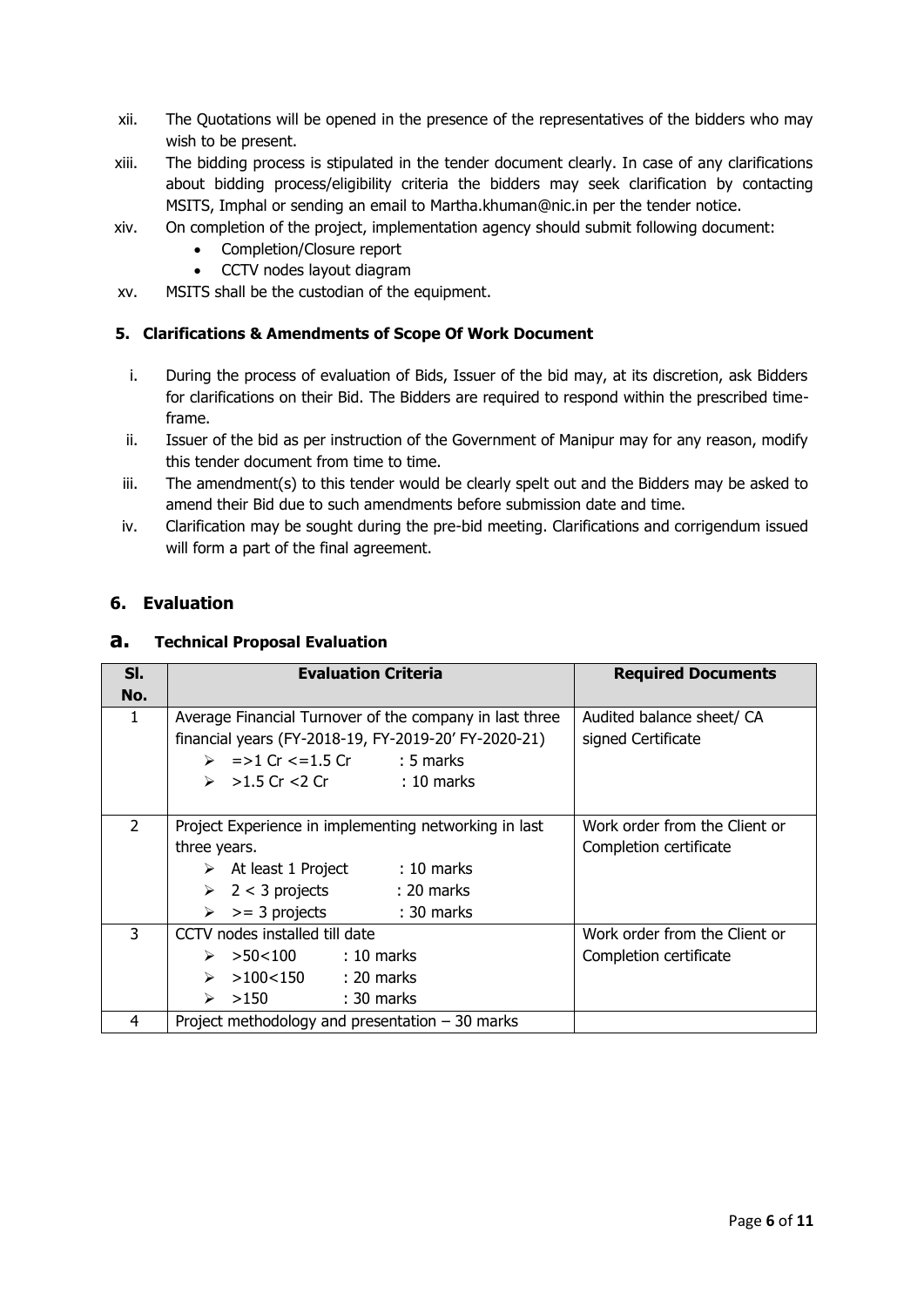### **b. Financial Evaluation**

Bidders scoring at least 60% marks in the Normalized Technical Evaluation shall be eligible for opening of Financial Proposal.

Bid Evaluation will be done as follows:

Stage 1: Technical Bid Evaluation:

Example Table (A)

| <b>Bidder Details</b> | Technical Marks Obtained out of 100 |
|-----------------------|-------------------------------------|
| Bidder <sup>-</sup>   | 85                                  |
| Bidder 2              | 75                                  |
| Bidder 3              | 80                                  |

Stage 2:

Normalization of Marks:

Normalized Score = (Technical marks obtained by the Bidder under consideration/Highest Technical Marks obtained among the bidders)\* 100

Example Table (B)

| Bidder Details | Technical Marks Obtained out of 100 |
|----------------|-------------------------------------|
| Bidder 1       | $(85/85)*100=100$                   |
| Bidder 2       | $(75/85)^*$ 100= 88                 |
| Bidder 3       | $(80/85)*100=94$                    |

Based on the results of Technical evaluation, commercial bids for those bidders will then be opened who qualify ( i.e., achieve normalized score of 60% or more) in the Technical evaluation.

Stage 3:

Financial Bids Evaluation:

The financial bid amount shall be converted into financial score, while considering the commercial quote given by each of the bidders in the financial bid as follows:

Commercial score of a Bidder = (Lowest Financial Bid/Quote of the bidder under consideration)\* 100

Example Table (C)

| Bidder Details | <b>Commercial Quote</b> | Calculation                    | Commercial Score |
|----------------|-------------------------|--------------------------------|------------------|
| Bidder 1       | 1,30,000                | $(1,00,000/1,30,000)*100$   77 |                  |
| Bidder 2       | 1,20,000                | $(1,00,000/1,20,000)*100$   83 |                  |
| Bidder 3       | 1,00,000                | $(1,00,000/1,00,000)*100$      | 100              |

Stage 4 :

Final Score Calculation through QCBS: The final score will be calculated through Quality and Cost Based Selection method based on the following weightage: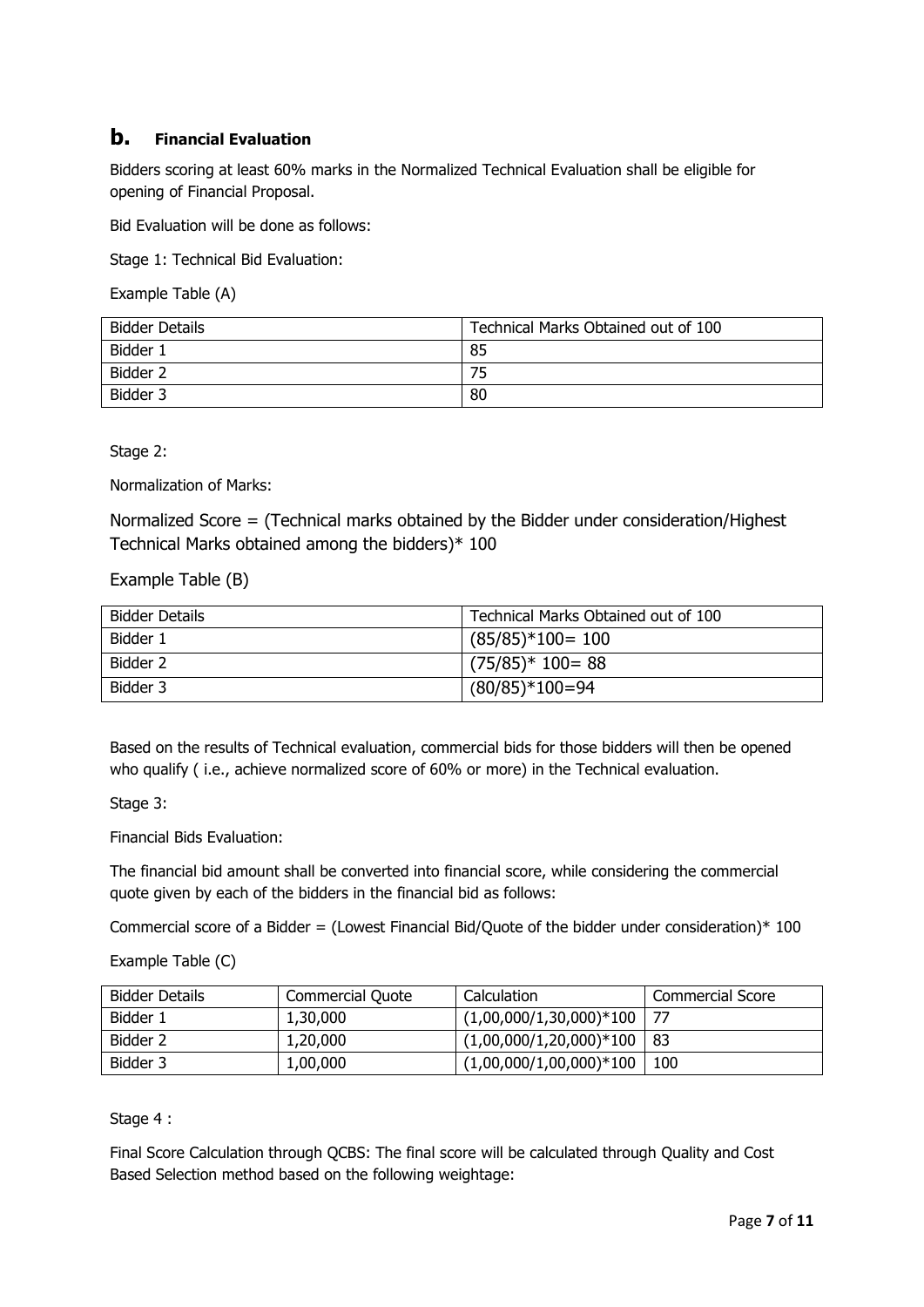Technical: 70%

Commercial: 30%

Combined Technical and Financial Score =  $(0.7*Technical Score) + (0.3*Commentical Score)$ 

Example Table (D)

| <b>Bidder Details</b> | Technical Score | <b>Financial Score</b> | <b>Final Score</b> | Rank of Bidder |
|-----------------------|-----------------|------------------------|--------------------|----------------|
| Bidder 1              | 70              | 23.1                   | 93.10              | H <sub>2</sub> |
| Bidder 2              | 61.6            | 24.9                   | 86.50              | H3             |
| Bidder 3              | 65.8            | 30                     | 95.80              | H1             |

In the above example, Bidder 3 with rank H1 shall be declared as the successful bidder.

#### **c. Award of Contract**

- Work shall be awarded to the agencies based on the technical & financial score cumulatively. The selection would be Quality and Cost-Based Selection (QCBS).
- The scoring would be on 70% & 30% for technical & financial respectively.
- Bidders failing to score at least 60% of normalised Technical evaluation as mentioned in Technical Evaluation Framework (ref table above) will be disqualified.
- Each Technical Bid will be assigned a technical score out of maximum 100 marks. Only the bidders who get a normalized technical score of 60% or more will qualify for commercial evaluation stage. Failing to secure minimum marks shall lead to technical rejection of the bid and bidder.
- The project shall be awarded to the bidder scoring the highest Overall Score.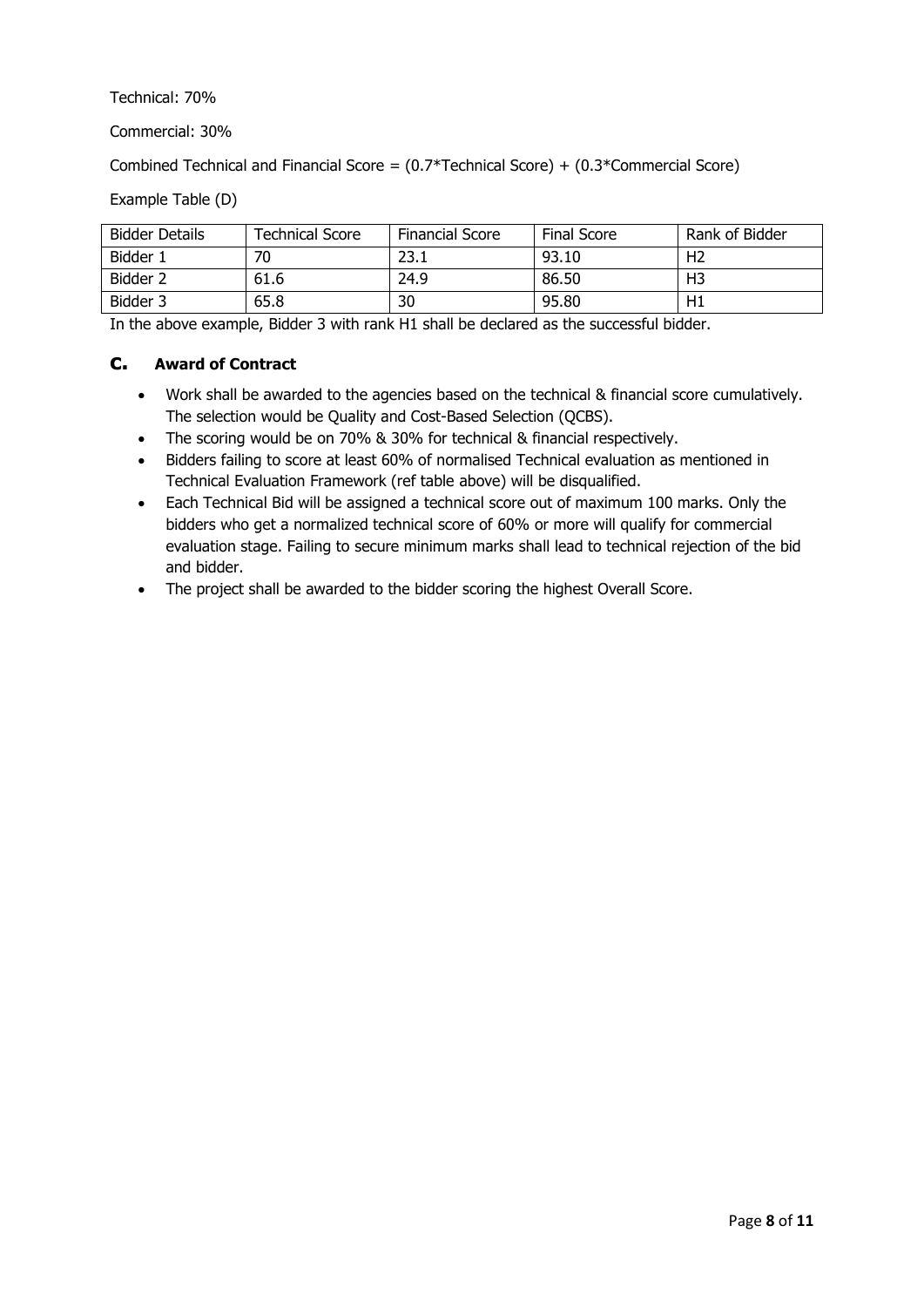| <b>Particulars of the bidder</b> |  |  |
|----------------------------------|--|--|
|----------------------------------|--|--|

| SL.No | Particular of the bidder to be furnished                                         | <b>Relevant document</b> |
|-------|----------------------------------------------------------------------------------|--------------------------|
| i.    | Name and address of the bidding Company.                                         |                          |
| ii.   | Incorporation status of the firm (Public limited /<br>private<br>Limited, etc.). |                          |
| iii.  | Year of Establishment.                                                           |                          |
| iv.   | Date of registration.                                                            |                          |
| v.    | ROC/Registration Reference No.                                                   |                          |
| vi.   | Details of registration.                                                         |                          |
| vii.  | Details of registration with appropriate authorities for<br>Service tax.         |                          |
| viii. | Name, Address, email, Phone of Contact Person                                    |                          |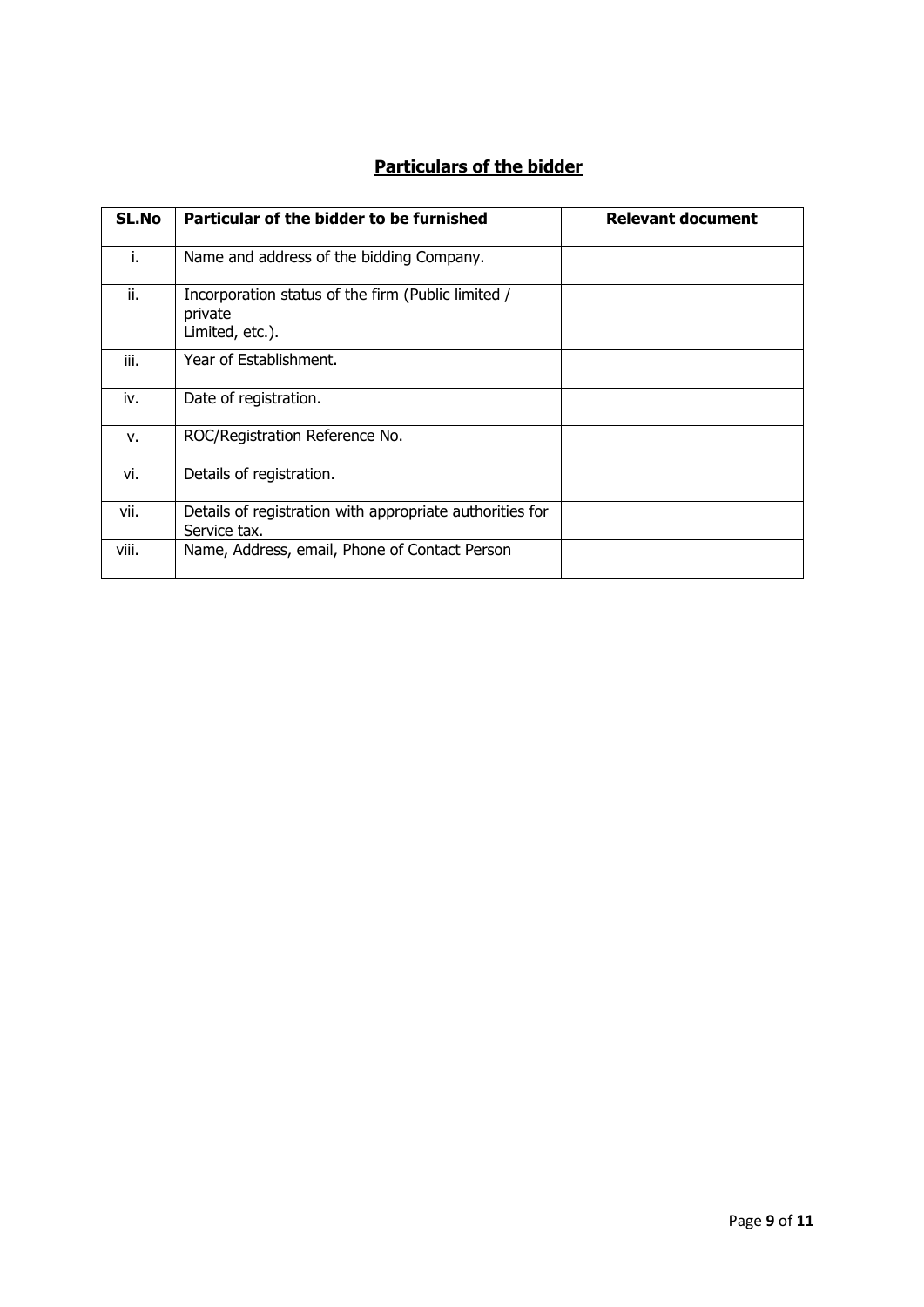## **COMPLIANCE SHEET FOR ELIGIBILITY CRITERIA**

| SI.No. | <b>Specific Requirements</b>                                                    | <b>Documents Required Compliance</b>      |  |  |
|--------|---------------------------------------------------------------------------------|-------------------------------------------|--|--|
| Τ.     | The bidder must have office in Imphal or should be ready                        | Proof of Address or Consent Letter in     |  |  |
|        | to setup office in Imphal                                                       | the letterhead with stamp.                |  |  |
| ii.    | The bidder should be a registered firm/<br>MSME or                              | Photo copy of Registration Certificate /  |  |  |
|        | registered company under Companies Act                                          | Udhog aadhar.                             |  |  |
| iii.   | The bidder should have an experience of at least 3 years                        | of<br>Certificate<br>for<br>Photo<br>copy |  |  |
|        | as on 31st March' 2021 in IT related projects                                   | commencement of business(experience       |  |  |
|        |                                                                                 |                                           |  |  |
|        |                                                                                 | letter/certificate)                       |  |  |
| iv.    | The<br>bidder<br>should<br>have<br>never<br>been                                | Self-Declaration that the bidder has not  |  |  |
|        | blacklisted/barred/disqualified<br>by<br>regulator/statutory<br>body or any PSU | been blacklisted / barred / disqualified  |  |  |
|        |                                                                                 | by regulator / statutory body or any      |  |  |
|        |                                                                                 | <b>PSU</b>                                |  |  |
| v.     | The bidder must have a valid GST registration Certificate                       | Copy of GST registration Certificate.     |  |  |
| vi.    | The bidder should have a minimum of turnover of 1                               | Self-Certified copies of the audited      |  |  |
|        | Crore in any last 3 (three) financial years (FY 2018-19,<br>2019-20, 2020-21)   | balance<br>sheet and profit & loss        |  |  |
|        |                                                                                 | statement in for the last 3 years         |  |  |
|        |                                                                                 | financial years with adequate sections    |  |  |
|        |                                                                                 | duly marked.                              |  |  |
| vii.   | bidder should have experience in successful<br>The                              | Experience of responding firm/ Project    |  |  |
|        | implementation of at least 1 (one) project with at least a                      | Citation for projects supported with      |  |  |
|        | combination of 50 CCTV nodes<br>Work order/Proof of Project completion          |                                           |  |  |
|        |                                                                                 | certificates from client                  |  |  |
| viii.  | The responding firm shall not be under a declaration of                         | A self-certified letter by the designated |  |  |
|        | ineligibility for corrupt or fraudulent practices                               | official of the responding firm           |  |  |
|        |                                                                                 |                                           |  |  |
|        |                                                                                 |                                           |  |  |
|        |                                                                                 |                                           |  |  |

Date: ............................ 2021 Authorised Signatory.

Name : Designation: Organisation Seal: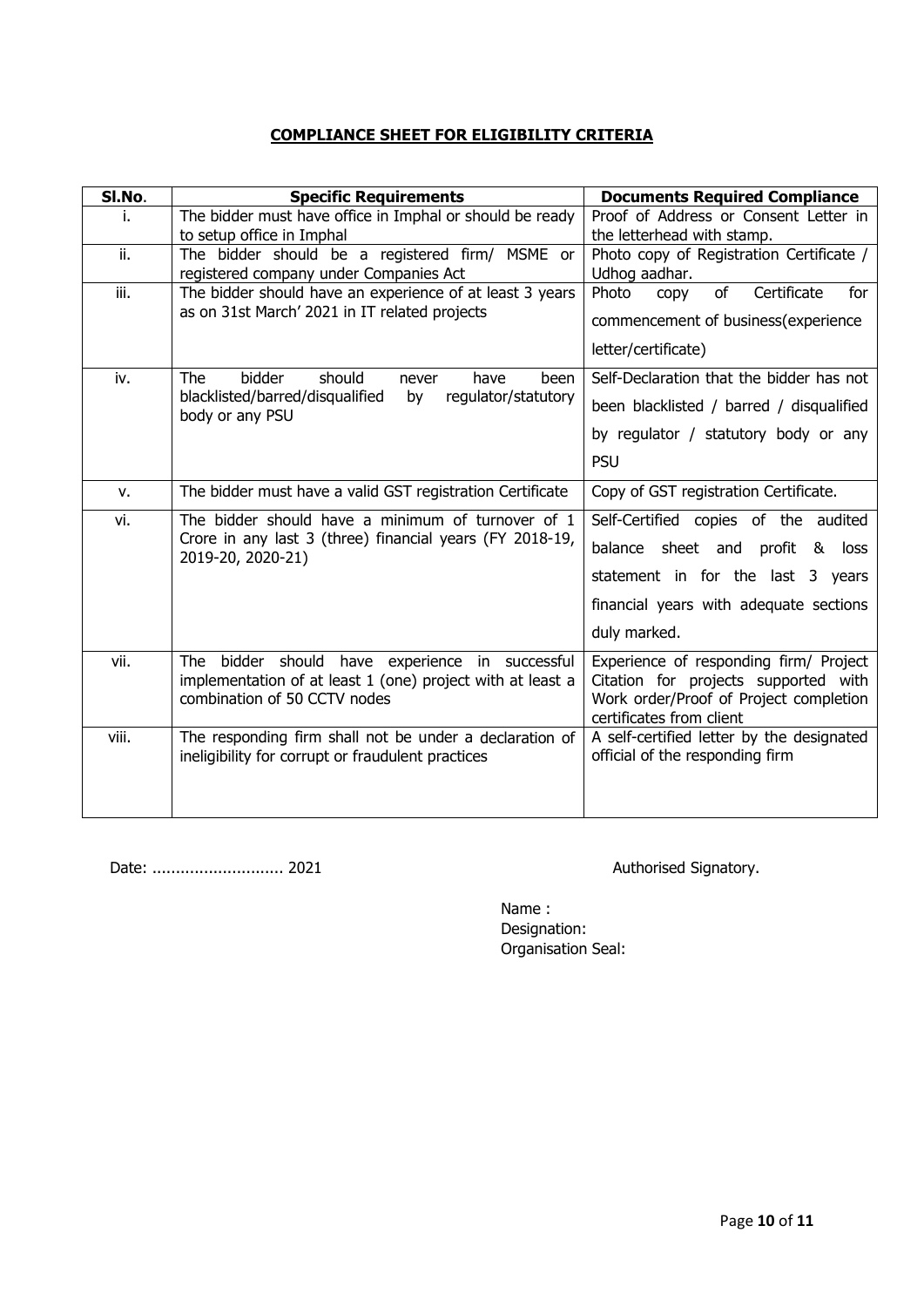## **Bill of Quantity**

| SI. No.        | <b>Item</b>                                                                                           | <b>UoM</b>  | Quantity       |
|----------------|-------------------------------------------------------------------------------------------------------|-------------|----------------|
| 1              | CCTV IR Camera 4MP Fix-Dome Camera                                                                    | <b>Nos</b>  | 276            |
| $\overline{2}$ | <b>CCTV IR Camera 4MP Bullet Camera</b>                                                               | <b>Nos</b>  | 15             |
| 3              | 9U Rack Cabinet                                                                                       | <b>Nos</b>  | 161            |
| $\overline{4}$ | NVR 10 ports                                                                                          | <b>Nos</b>  | 34             |
| 5              | NVR 12 ports                                                                                          | <b>Nos</b>  | 5              |
| 6              | NVR 20 ports                                                                                          | <b>Nos</b>  | $\overline{2}$ |
| $\overline{7}$ | Storage (1 TB HDD)                                                                                    | <b>Nos</b>  | 34             |
| 8              | POE Switch 28 Port                                                                                    | <b>Nos</b>  | 34             |
| 9              | Storage (4TB HDD)                                                                                     | <b>Nos</b>  | 1              |
| 10             | UPS 2KVA with battery                                                                                 | <b>Nos</b>  | $\overline{7}$ |
| 11             | 50" LED monitor                                                                                       | <b>Nos</b>  | $\overline{2}$ |
| 12             | Air Conditioning                                                                                      | <b>Nos</b>  | 3              |
| 13             | Desktop (i5,4GB RAM,256SDD)                                                                           | <b>Nos</b>  | 3              |
| 14             | Single Workstation table                                                                              | <b>Nos</b>  | 5              |
| 15             | Networking (CAT 6 Cable, Cable Tray, Fibre<br>Optic Cable, FMS, Patch Cord, Twisted cable<br>$etc.$ ) | Lump<br>Sum |                |
| 16             | Electrical wiring for power back up from the<br><b>UPS</b>                                            | Lump<br>Sum |                |